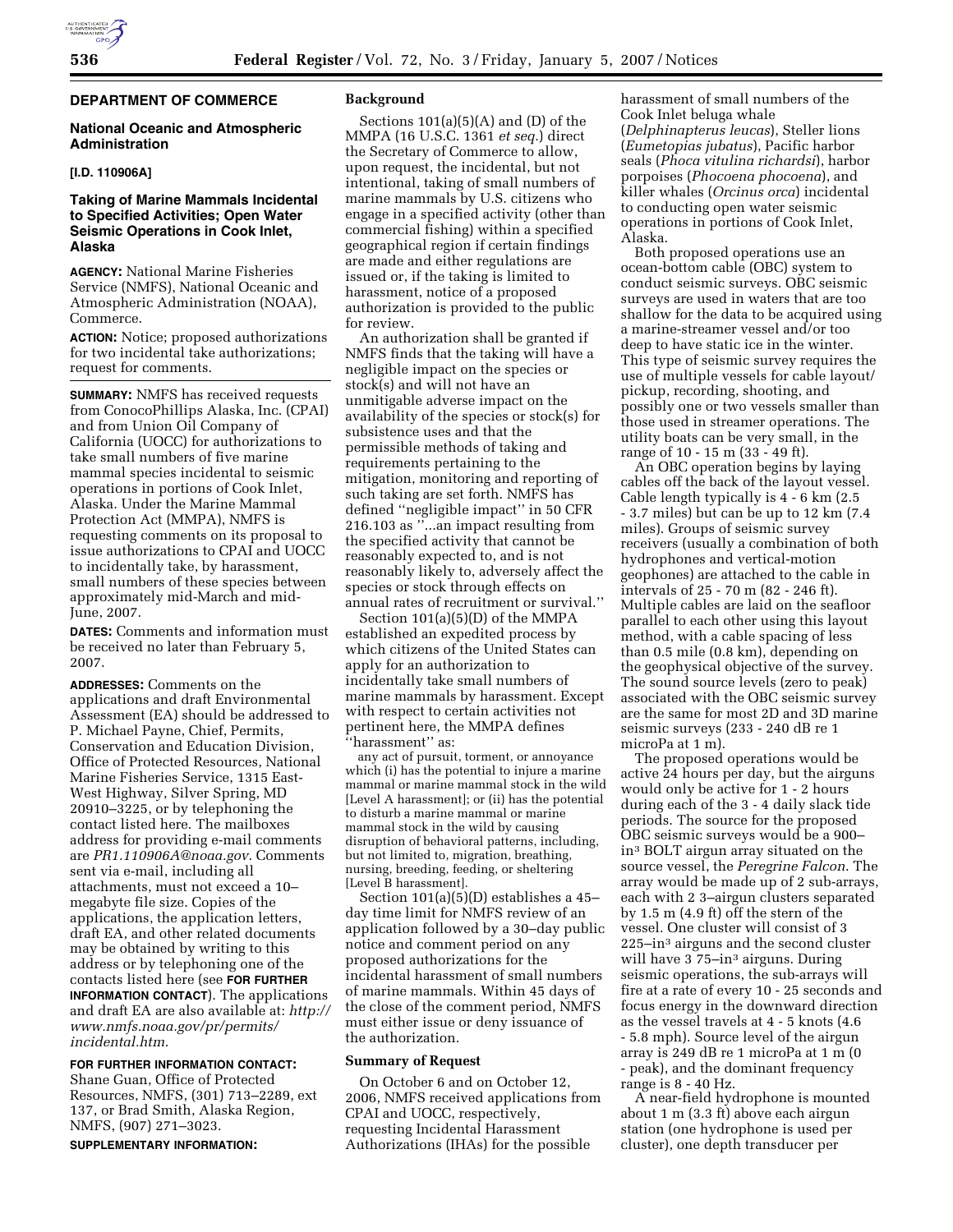position is mounted on the airgun's ultrabox, and a high pressure transducer is mounted at the aft end of the subarray to monitor high pressure air supply. A single 200 CFM PRICE compressor would supply air for the array. The compressor would be run through a pressure regulated valve tree. Water separators and dehumidifiers are also part of the source system. The array would be located with the use of DGPS antennas located on top of the A-frames. The A-frame would be lowered and raised based on water depth before the firing of the airguns.

The geographic region for the seismic operation proposed by CPAI encompasses a 25 km2 (9.7 square miles) area in northwestern Cook Inlet, paralleling the shoreline from just offshore of the Beluga River south for about 6 km (3.7 miles). The approximate boundaries of the region of the proposed project area are 61°09.473′ N, 151°11.987′ W; 61°16.638′ N, 151°02.198′ W; 61°12.538′ N, 150°49.979′ W; and 61°05.443′ N, 1517°00.165′ W. Water depths range from 0 to 24 m (80 ft). There will be a 1.6 km (1 mile) setback of operations from the mouth of the Beluga River to comply with Alaska Department of Fish and Game (ADFG) restrictions. The proposed seismic operations would occur from mid March depending on the time of ice breakup, and last until mid-May, 2007.

The geographic region for the activity proposed by UOCC encompasses a 28.2 km2 (10.9 square miles) area in northwestern Cook Inlet, paralleling the shoreline offshore of Granite Point, and extending from shore into the inlet to an average of about 1.6 km (1 mile). The approximate boundaries of the region of the proposed project area are 61°00.827′ N, 151°24.071′ W; 61°02.420′ N, 151°15.375′ W; 61°00.862′ N, 150°15.313′ W; and 61°57.979′ N, 151°23.946′ W. There are no major rivers flowing into the open water seismic project area. Water depths range from 0 to 18 m (60 ft). The proposed seismic operations would begin as early as May 1 and end no later than June 15, 2007.

## **Description of the Marine Mammals Potentially Affected by the Activity**

The marine mammals that are potentially found in Cook Inlet are the Cook Inlet beluga whales, Steller sea lions, Pacific harbor seals, harbor porpoises, and killer whales. Among these species, only the Steller sea lion is listed as endangered under the Endangered Species Act (ESA), and it is also designated as depleted under the MMPA. The Cook Inlet beluga whale is

designated as depleted under the MMPA. General information for these species can be found in Angliss and Outlaw (2006), which is available at the following URL: *http:// www.nmfs.noaa.gov/pr/pdfs/sars/ ak2005.pdf*. Additional information on these species is presented below.

### *Cook Inlet beluga whale*

In the U.S. waters, beluga whales comprise five distinct stocks: Beaufort Sea, Eastern Chukchi Sea, Eastern Bering Sea, Bristol Bay, and Cook Inlet (Angliss and Outlaw, 2005). For the proposed seismic operations, only the Cook Inlet beluga stock occurs in the project area. The Cook Inlet stock is the most isolated of the five stocks, based on the degree of genetic differentiation between this stock and the four others (O'Corry-Crowe *et al.*, 1997).

The Cook Inlet beluga whale population has declined significantly over the years (NMFS, 2005). NMFS systematic aerial surveys documented a decline in abundance of nearly 50 percent between 1994 and 1998, from an estimate of 653 whales to 347 whales (Hobbs *et al.*, 2000). The annual abundance surveys conducted each June from 1999 to 2005 have resulted in abundance estimates of 367, 435, 386, 313, 357, 366, and 278 whales for each year, respectively (Rugh *et al.*, 2006). The Cook Inlet beluga whale stock is considered below its Optimum Sustainable Population. There is considerable concern regarding its small population size.

Cook Inlet beluga whales demonstrate site fidelity to summer concentration areas, where they regularly occur in just a few areas each year (Seaman *et al.*, 1985), typically near river mouths and associated shallow, warm and low salinity waters (Moore *et al/*, 2000). While there is inter-annual variability in beluga use among areas, generally belugas occur in the Susitna and Chickaloon areas in May to July, Turnagain Arm in August, Knik Arm in September, and the mid-Cook Inlet between Point Possession and Kalgin Island in January through April (Hansen and Hubbard, 1999; Rugh *et al.*, 2000; 2004; 2005). These patterns are consistent with those recorded for 14 tagged beluga whales tracked by satellite from 2000 to 2003 (Hobbs *et al.*, 2005).

Within this distribution, NMFS has characterized the relative value of 4 habitats as part of the management and recovery strategy in its Draft Conservation Plan for the Cook Inlet Beluga Whale (Delphinapterus leucas) (NMFS, 2005). Type 1 habitat is termed ''High Value/High Sensitivity'' and includes what NMFS believes to be the

most important and sensitive areas of the Inlet in terms of beluga whales. Type 2 is termed "High Value," and include summer feeding areas and winter habitats in waters where whales typically occur in lesser densities or in deeper waters. Type 3 habitat occurs in the offshore areas of the mid and upper Inlet and also includes wintering habitat. Type 4 habitat describes the remaining portions of the range of these whales within Cook Inlet.

Beluga whale use and distribution within Cook Inlet is documented from a study using satellite tracking of tagged whales (Hobbs *et al.*, 2005). Among the 14 beluga whales monitored by satellite telemetry between July and March in 2000 - 2003, all remained in Cook Inlet the entire time they were tracked. During summer and fall, whales were concentrated in rivers and bays in Upper Cook Inlet; during winter, they were more dispersed and located farther offshore. From December through March, whales were located primarily offshore and ranged widely in upper and mid Cook Inlet. Based on this study, it can be inferred that at least some belugas can be found in the CPAI and UOCC proposed project vicinities most months of the year as they seasonally move between the upper and lower Inlet, and between inshore and offshore waters. It can also be inferred that beluga whale occurrence in or near the UOCC Granite Point project area during late spring and early summer is much infrequent as most belugas will be concentrated in rivers and bays farther north in the Upper Inlet (Rugh *et al.*, 2000; Hobbs *et al.*, 2005; Rugh *et al/*, 2005). Beluga River area is in the extreme southern edge of the area classified by NMFS as Type 2 habitat, which is a summer feeding site. The Granite Point project area is within Type 3 habitat, which is a wintering area and secondary summering site, and historic sites.

Sources of Cook Inlet beluga whale mortality include strandings (Vos and Shelden, 2005), predation by killer whales (Shelden *et al.*, 2003), and subsistence harvest (Mahoney and Shelden, 2000; NMFS, 2003; 2005).

### *Steller sea lion*

The western U.S. stock of Steller sea lion is distributed throughout the Bering Sea, the North Pacific Ocean, and the Gulf of Alaska east to 144oW, which includes Cook Inlet (Loughlin, 1997). The most recent minimum estimate of this population was 38,513 animals, including pups (Angliss and Outlaw, 2005). No abundance estimate for Steller sea lions is available for Cook Inlet.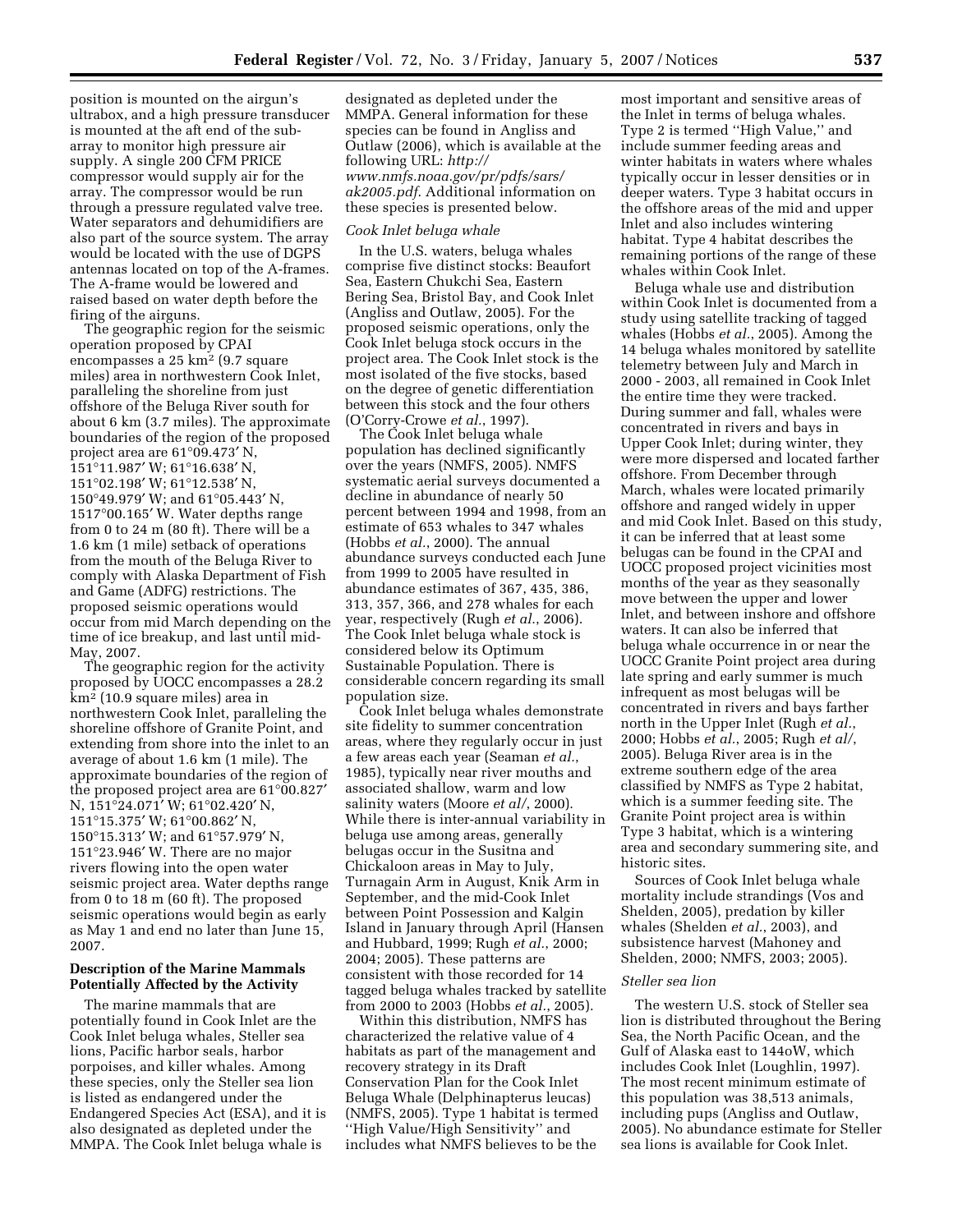Steller sea lions are sighted in Lower Cook Inlet than in the upper Inlet (LGL, 2006). Steller sea lion critical habitat has been established at locations in the southern portion of Lower Cook Inlet (58 FR 45269, August 27, 1993). Haulouts in the lower Inlet are located near the mouth of Cook Inlet at Gore Point, Elizabeth Island, Perl Island, the Barren Islands, and Chugach Island. Steller sea lions gather on traditional rookeries from mid-May through mid-July to give birth and breed. No haulouts occur in Upper Cook Inlet, the geographic region in which the proposed seismic activities would occur, and animals are rarely sighted north of Nikiski (Rugh *et al.*, 2005; LGL, 2006).

## *Pacific harbor seal*

Harbor seals are present in coastal waters throughout Cook Inlet. They are more abundant in lower Cook Inlet than in the upper Inlet (Rugh *et al/*, 2005). In the Upper Inlet, harbor seals occur in the Little Susitna River, Susitna River, Turnagain Arm, Chickaloon Bay, Knik Arm, and Beluga River from May through October (Rugh *et al.*, 2005). Typically, fewer than about 100 harbor seals have been recorded in any one of these locations with the majority in the Chickaloon Bay and the Susitna River areas and very few at the Beluga River (Rugh *et al.*, 2005). One to three harbor seals have been annually reported in or near the Beluga River area (Rugh *et al.*, 2005).

Major harbor seal haulout sites in the Cook Inlet region are found in the lower portion of the Inlet. The reproductive period (pupping and breeding) occurs at most major haulouts in the Inlet from May through July (NMFS, 2003). Harbor seals molt following the reproductive period. The peak season for molting in the Gulf of Alaska occurs from July to September (Pitcher and Calkins, 1979).

The population size of the Gulf of Alaska stock is estimated at 29,175 seals (Angliss and Outlaw, 2005). However, no abundance estimate is available for Cook Inlet. Harbor seals have declined in some areas of the northern Gulf of Alaska by 78 percent during the past two decades (Fadely *et al.*, 1997). Causes of this decline may include natural population fluctuations or cycles, reduced environmental carrying capacity and prey availability due to natural or human causes, predation, harvests, direct fisheries related mortality, entanglement in marine debris, pollution, and emigration (Hoover-Miller, 1994).

### *Harbor porpoise*

Harbor porpoise occur throughout Alaska waters (Lowry *et al/*, 1982). The Gulf of Alaska stock of harbor porpoise, which includes Cook Inlet animals, is estimated at 30,506 animals (Angliss and Outlaw, 2005). Dahlheim *et al.*  (2000) estimated the average density of harbor porpoises in Cook Inlet was 7.2 animals per 1,000 km2 (386 square miles), or 1 animal per 139 km2 (53 square miles), which indicates densities are very low in the Inlet. Harbor porpoises occur in Upper Cook Inlet throughout the year in small numbers but are more abundant in the lower Inlet (LGL, 2006).

#### *Killer whale*

The Eastern North Pacific stocks of killer whales includes transient and resident killer whales in the Gulf of Alaska and Cook Inlet (Angliss and Outlaw, 2005). The minimum abundance estimated for the Alaska Resident stock of killer is 1,123 animals; and for the Gulf of Alaska, Aleutian Islands, and Bering Sea Transient stock of killer whale is 314 animals (Angliss and Outlaw, 2005).

Killer whales in Cook Inlet have not been well documented (Shelden *et al.*, 2003). However, their occurrence in the area is sporadic and not considered a daily or common event. Resident and transient killer whales have been observed. Most sightings of resident killer whales occur in the lower Inlet (Shelden *et al.*, 2003). Small groups of killer whales, believed to be transient whales, have been seen in upper Cook Inlet (NMFS, 2003). Rugh *et al/* (2005) reported observing no killer whales in the upper Inlet and only 23 in the lower Inlet during surveys from 1993 to 2004. Similarly, two recent marine mammal studies in the upper Inlet and Knik Arm did not observe any killer whales (Funk *et al.*, 2005; Ireland *et al.*, 2005). There are no records of killer whales in the Beluga River and Granite Point project areas.

Potential Effects on Marine Mammals and Their Habitat

Seismic surveys using acoustic energy may have the potential to adversely impact marine mammals in the vicinity of the activities (Gordon *et al.*, 2004). The sound source levels (zero to peak) associated with the OBC seismic survey can be as high as 233 - 240 dB re 1 microPa at 1 m. However, most energy is directed downward, and the short duration of each pulse limits the total energy. Received levels within several kilometers typically exceed 160 dB re 1 microPa (Richardson *et al/*, 1995), depending on water depth, bottom type,

ice cover, etc. Intense acoustic signals from seismic surveys have been known to cause behavioral alteration such as reduced vocalization rates (Goold, 1996), avoidance (Malme *et al.*, 1986, 1988; Richardson *et al.*, 1995; Harris *et al.*, 2001), and changes in blow rates (Richardson *et al.*, 1995) in several marine mammal species.

The proposed surveys would use a 900–in3 BOLT airgun array consisting of 3 225–in3 airguns and 3 75–in3 airguns. The source level of this array is expected to be considerably lower than the 1,200–in3 BOLT airgun array used by the U.S. Coast Guard (USCG) vessel *Healy* (70 FR 47792, August 15, 2005). To conservatively assess the received levels from airgun pulses, the USCG's Healy modeled data were used to calculate the maximum distances where sound levels would be 190, 180, and 160 dB re 1 microPa rms. The maximum distances where sound levels were estimated at 190, 180, and 160 dB re 1 microPa rms from a single 1,200-in<sup>3</sup> BOLT airgun in the northern Beaufort Sea were 313 m (1,027 ft), 370 m (1,214 ft), and 1,527 m (5,010 ft), respectively. However, since the proposed seismic surveys would use a smaller 900–in3 airgun array in an area with soft mud bottom that gradually slopes outward from shore, which is a poor condition for sound transmission (Richardson *et al.*, 1995), the received levels are expected to be significantly lower at these distances.

The seismic surveys would only introduce acoustic energy into the water column and no objects would be released into the environment. The survey vessels would travel at a speed of 4 5 knots and the two projects would be conducted in a small area of Cook Inlet for a short period.

There is a relative lack of knowledge about the potential impacts of seismic energy on marine fish and invertebrates. Available data suggest that there may be physical impacts on eggs and on larval, juvenile, and adult stages of fish at very close range (within meters) to seismic energy source. Considering typical source levels associated with seismic arrays, close proximity to the source would result in exposure to very high energy levels. Where eggs and larval stages are not able to escape such exposures, juvenile and adult fish most likely would avoid them. In the cases of eggs and larvae, it is likely that the numbers adversely affected by such exposure would be very small in relation to natural mortality. Studies on fish confined in cages that were exposed under intense sound for extended period showed physical or physiological impacts (Scholik and Yan, 2001; 2002;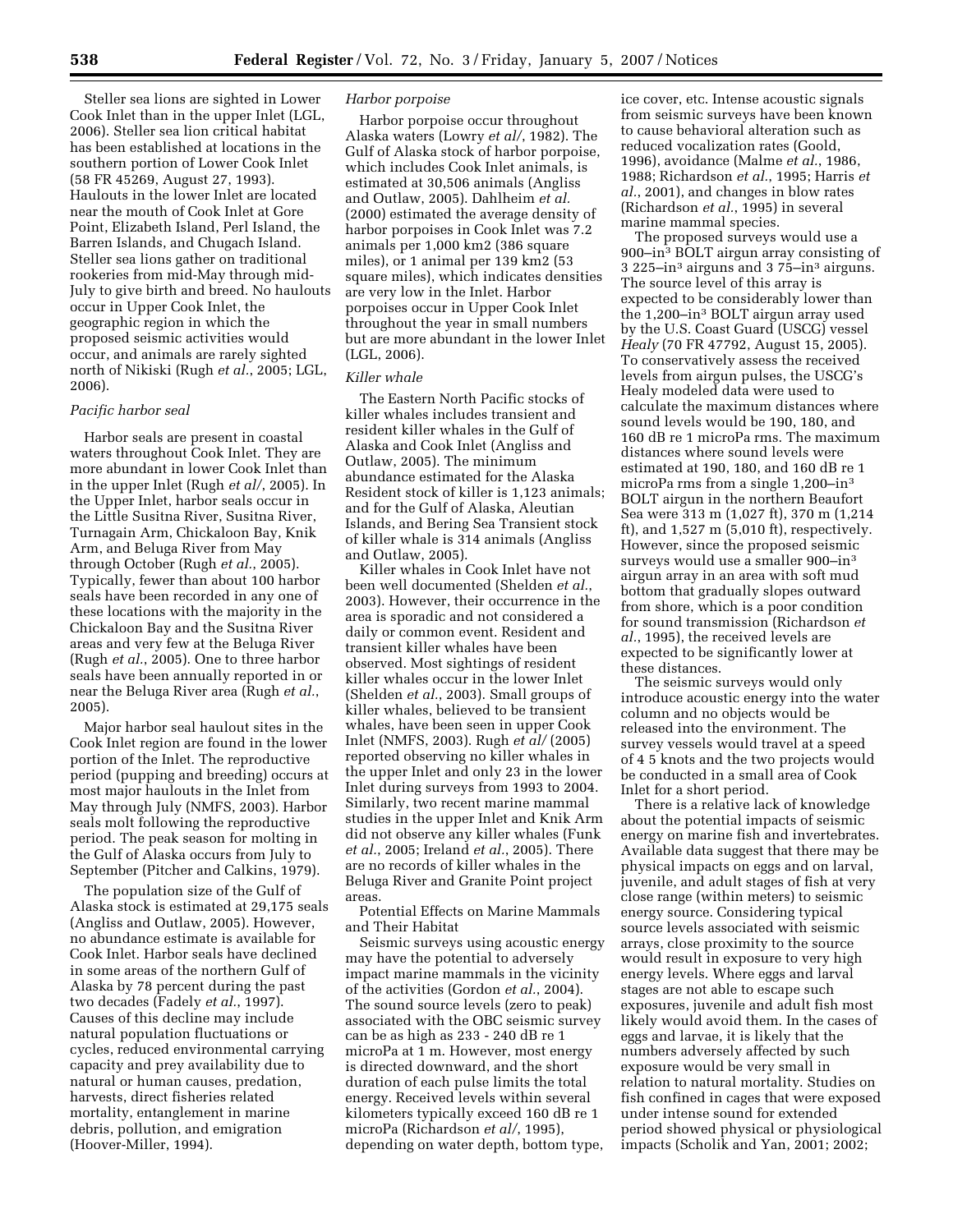McCauley *et al.*, 2003; Smith *et al.*, 2004). While limited data on seismic surveys regarding physiological effects on fish indicate that impacts are shortterm and are most apparent after exposure at very close range (McCauley *et al.*, 2000a; 2000b; Dalen *et al.*, 1996), other studies have demonstrated that seismic guns had little effect on the dayto-day behavior of marine fish and invertebrates (Knudsen *et al.*, 1992; Wardle *et al.*, 2001). It is more likely that fish will swim away upon hearing the approaching seismic impulses (Engas *et al.*, 1996). Based on the foregoing, NMFS finds preliminarily that the proposed seismic surveys would not cause any permanent impact on the physical habitats and marine mammal prey species in the proposed project area.

## **Number of Marine Mammals Expected to Be Taken**

NMFS estimates that approximately 6 - 57 Cook Inlet beluga whales (average 26 whales) out of a population of 278 whales and a maximum of 30 Pacific harbor seals out of a population of 29,175 seals would be harassed incidentally by the two proposed seismic operations from March to June, 2007. These numbers of take represent 2.2 - 20.5 percent (average 9.4 percent) Cook Inlet beluga whales and less than 0.1 percent of Alaska stock of Pacific harbor seals that could be taken by Level B harassment if no mitigation and monitoring measures are implemented. These numbers are based on the animal density, length of track planned, and the assumption that all animals will be harassed at distances where noise at received level is at and above 160 dB re 1 microPa rms. Beluga whale and harbor seal densities were calculated by dividing the daily counts of whales (ranges from 11 - 99, with an average of 46) and seals (75) by the approximate area  $(1,248 \text{ km}^2, \text{ or } 482 \text{ square miles})$ surveyed in the Susitna Delta (Beluga River to Pt. MacKenzie) during the most recently published survey for June 2004 (Rugh *et al/*, 2005). Although 20.5 percent of Cook Inlet beluga whales could subject to take by Level B harassment, this estimate was based on an unusually high count of whales on June 3, 2004 in Susitna Delta (from North Foreland to Pt. Mackenzie). Cook Inlet beluga aerial surveys conducted by NMFS in June, 2003 and 2004, provided median counts of whales between 0 - 99, with an average count of 29 whales in the same area. This estimate is conservative as it assumes that all animals exposed by seismic impulses over 160 dB re 1 microPa would be harassed and disturbed. As mentioned

earlier that the majority acoustic energy of low frequency airgun impulses falls outside beluga whale's most sensitive hearing range (Richardson *et al.*, 1995), it is most likely that only a portion of whales within the 160 dB re 1 microPa isopleth would be disturbed. In addition, it is also possible that many of the animals would be habituated to this level of acoustic disturbances. Furthermore, mitigation measures, including the ramp-up requirement during the initiation of the seismic operations (see below) could eliminate most, if not all, startling behavior from animals near the proposed project area. Therefore, NMFS believes that the actual number of Level B harassment takes of Cook Inlet beluga whale would be much lower than the estimated average of 26 whales.

There are no similar population surveys for harbor porpoises, Steller sea lions, and killer whales conducted within the proposed project area. However, based on an abundance survey of harbor porpoises within the entire Cook Inlet (Dahlheim *et al.*, 2000), it is estimated that the population density of harbor porpoise in the entire Inlet is 0.0072 animal per km2. Based on this density data, NMFS estimates that about 6 harbor porpoises out of a population of 30,506 porpoises could be harassed incidentally by the two proposed seismic operations from March to June, 2007. This number of take represents less than 0.02 percent of harbor porpoises that could be taken by Level B harassment.

There is no density estimates available for Steller sea lions and killer whales with in Cook Inlet. However, their appearance in Upper Cook Inlet is rare and none of these species were sighted in the upper Inlet during the 2004 survey (Rugh *et al.*, 2005). Therefore, NMFS concludes that the harassment of these species is reasonably believed to be much lower than those of beluga whales and harbor seals.

### **Effects on Subsistence Needs**

The proposed project areas are located 4 - 15 miles (6.4 - 24.1 km) from Tyonek, which is predominately a Dena'ina Athabaskan community. However, these areas are not important subsistence areas for Tyonek hunters. The Tyonek native community has been displaced from many traditional hunting (and trapping and fishing) areas north of Tyonek including Beluga River during the twentieth century. As more nonnatives utilized and occupied traditional subsistence areas combined with harvest regulation restrictions, changes in the abundance and

distribution of subsistence resources, and other factors, Tyonek native subsistence activities have focused closer to the village. While Tyonek natives may harvest one beluga whale per year and occasionally harbor seals (Huntington, 2000), their primary source of meat is moose (Foster, 1982). Therefore, NMFS believes that the proposed projects would not have an unmitigable adverse impact on the availability of marine mammal species or stocks for subsistence harvest.

### **Mitigation**

The following mitigation measures are proposed be required under the proposed IHA to be issued to CPAI and UOCC for conducting seismic operations in northwestern Cook Inlet. NMFS believes that the implementation of these mitigation measures would result in the least practicable impact on marine mammal species or stocks and their habitat.

#### *Time and Frequency*

Seismic operations would be limited from mid-March to mid-June in portions of northwestern Cook Inlet. During the seismic operations, airguns would only be active for 1 - 2 hours during each of the 3 - 4 slack tide periods, with the vessel moving at a speed of 4 - 5 knots  $(4.6 - 5.8 \text{ mph})$ .

There will be a 1.6 km (1 mile) set back of airguns from the mouth of the Beluga River to comply with ADFG restrictions.

### *Establishment of Safety Zones*

The applicants propose to establish a 370–m (1,214–ft) radius safety zone for cetaceans and a 313–m (1,027–ft) radius safety zone for pinnipeds for the seismic operations. These safety zone radii were calculated from a model for a 1,200–in3 BOLT array used in the Beaufort Sea where the received sound pressure levels (SPL) attenuated to 180 dB and 190 dB re 1 microPa rms, respectively. Since the data used in calculating the size of safety zones were from a much larger array, while the proposed seismic operations would use a smaller array in an area with poor conditions for sound transmission, NMFS believes that these safety zone radii are conservative. Additional data will be acquired to verify the 190, 180, and 160 dB (rms) distances for the airgun configurations during the proposed seismic operations, and the disturbance could be modified if NMFS finds that the level of take is being exceeded and resulting in higher than a negligible impact on the species or stock in question. An independent marine acoustic firm, will be used to acquire the data. Scientifically valid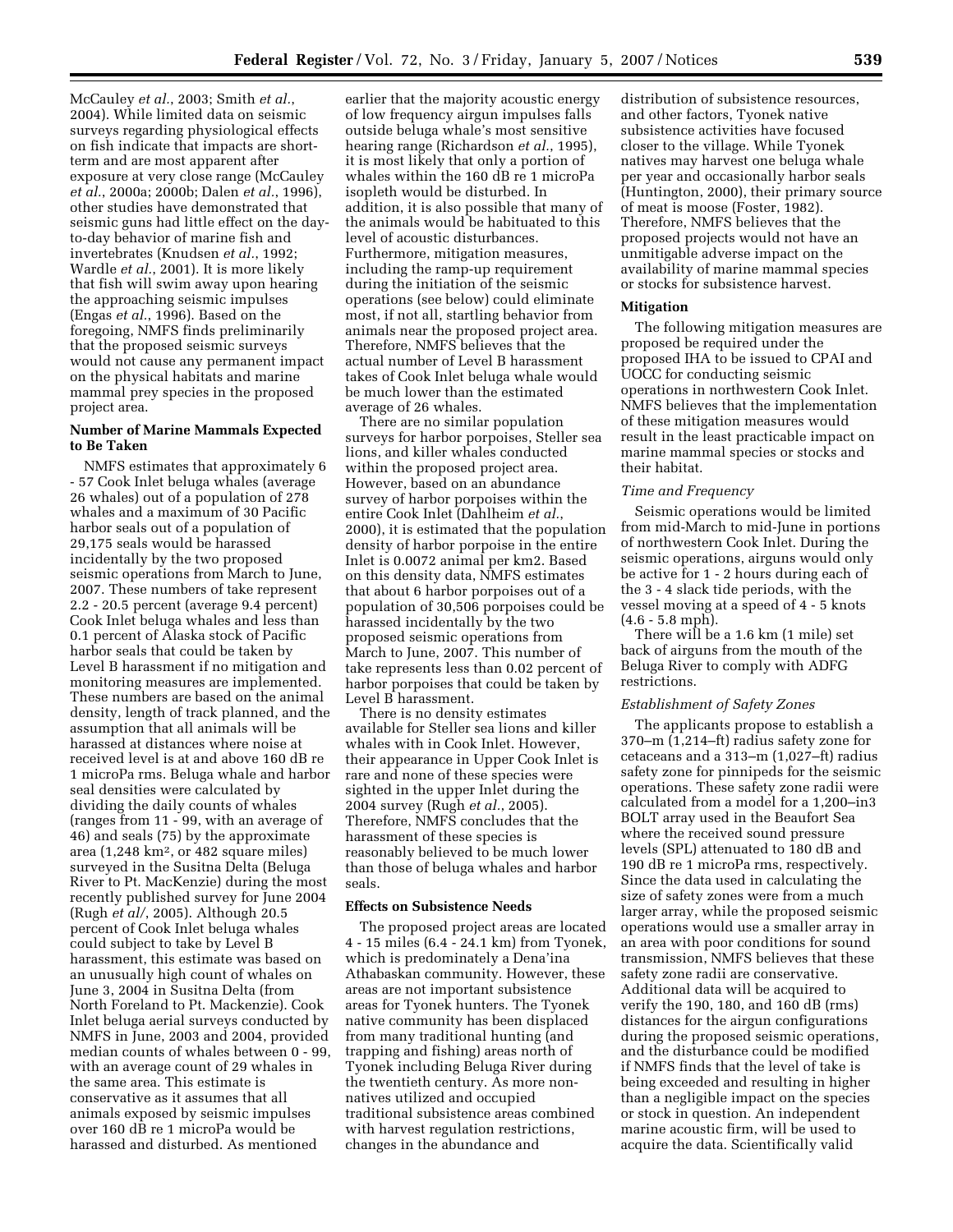sampling design will be followed to collect data at the beginning of the seismic program. The data will be used to calibrate the acoustic model and adjust the safety radii to match the field values for the 190, 180, and 160 dB distances for each array, if different from these estimated values.

Safety zones would be surveyed and monitored prior to, during, and after the airgun seismic operations. A detailed description of marine mammal monitoring is described in the Monitoring and Reporting section below.

### *Speed and Course Alteration*

If a marine mammal is detected outside the safety radius and based on its position and the relative course of travel is likely to enter the safety zone, the vessel's speed and/or direct course may, when practicable and safe, be changed to avoid the impacts to the animal. The marine mammal activities and movements relative to the seismic and support vessels must be closely monitored to ensure that the animal does not (1) approach the safety radius, or (2) enter the safety zone. If either of these scenarios occur, further mitigation measures must be taken (i.e., either further course alterations or power down or shut down of the airgun(s)).

#### *Power-down Procedures*

A power down involves decreasing the number of airguns in use such that the radius of the 180- or 190–dB zone is decreased to the extent that marine mammals are not in the safety zone. During a power-down, one airgun is operated. The continued operation of one airgun is intended to alert marine mammals to the presence of the seismic guns in the area.

If a marine mammal is detected outside the safety zone but is likely to enter the safety zone, and if the vessel's course and/or speed cannot be changed to avoid having the animal enter the safety radius, the airguns must be powered down before the animal is within the safety zone.

#### *Shut-down Procedures*

A shut-down occurs when all airgun activity is suspended. The operating airgun(s) must be shut down if a marine mammal approaches the applicable safety zone and a power down still would not likely to keep the animal outside the newly adjusted smaller safety zone. The operating airgun(s) must also be shut down completely if a marine mammal is found within the safety zone during the seismic operations. The shut-down procedure should be accomplished within several

seconds (of a ''one shot'' period) of the determination that a marine mammal is within or about to enter the safety zone.

Following a shut-down, airgun activity will not resume until the marine mammal has cleared the safety zone. The animal will be considered to have cleared the safety zone if it is visually observed to have left the safety zone, or if it has not been seen within the safety zone for 15 minutes.

### *Ramp-up Procedures*

Although marine mammals will be protected from Level A harassment by establishment of a safety zone at a SPL levels of 180 and 190 dB re 1 microPa rms for cetaceans and pinnipeds, respectively, mitigation may not be 100 percent effective at all times in locating marine mammals. In order to provide additional protection to marine mammals near the project area by allowing marine mammals to vacate the area prior to receiving a potential injury, and to further reduce Level B harassment by startling marine mammals with a sudden intensive sound, CPAI and UOCC will be required to implement ''ramp-up'' practice when starting up airgun arrays. Ramp-up will begin with the smallest airgun in the array that is being used for all subsets of the 6–gun array. Airguns will be added in a sequence such that the source level in the array will increase at a rate no greater than 6 dB per 5 minutes. During the ramp-up, the safety zone for the full 6–airgun system will be maintained.

#### **Monitoring and Reporting**

Monitoring would be conducted by qualified NMFS-approved marine mammal observers (MMOs). Reticle binoculars (e.g., 7 x 50 Bushnell or equivalent) and laser range finders (Leica LRF 1200 laser range finder or equivalent) would be standard equipment for the monitors.

Vessel-based MMOs will begin marine mammals monitoring at least 30 minutes prior to the planned start of airgun operations and during all periods of airgun operations. MMOs will survey the safety zone to ensure that no marine mammals are seen within the zone before a seismic survey begins. If marine mammals are found within the safety zone, seismic operations will be suspended until the marine mammal leaves the area. If a marine mammal is seen above the water and then dives below, the operator will wait 15 minutes, and if no marine mammals are seen by the MMOs in that time it will be assumed that the animal has moved beyond the safety zone. When feasible, observations will also be made during

transits, moving cable, and other operations when airguns are inactive.

Data for each distinct marine mammal species observed in the proposed project area during the period of the seismic operations would be collected. Numbers of marine mammals observed, species identification if possible, frequency of observation, the time corresponding to the daily tidal cycle, and any behavioral changes due to the airgun operations will be recorded and entered into a custom database using a notebook computer. The accuracy of the data entry will be verified by computerized validity data checks as the data are entered and by subsequent manual checking of the database. These procedures will allow initial summaries of data to be prepared during and shortly after the field program, and will facilitate transfer of the data to statistical, graphical, or other programs for further processing and archiving.

Results from the vessel-based observations will provide: (1) Basis for real-time mitigation (airgun shut-down); (2) information needed to estimate the number of marine mammals potentially taken by harassment, which must be reported to NMFS; (3) data on the occurrence, distribution, and activities of marine mammals in the area where the seismic study is conducted; (4) information to compare the distance and distribution of marine mammals relative to the source vessel at times with and without seismic activity; and (5) data on the behavior and movement patterns of marine mammals seen at times with and without seismic activity.

Reports from CPAI and UOCC will be submitted to NMFS within 90 days after the end of the respective projects. The reports will describe the operations that were conducted, the marine mammals that were detected near the operations, and provide full documentation of methods, results, and interpretation pertaining to all monitoring. The reports will also include estimates of the amount and nature of potential ''take'' of marine mammals by harassment or in other ways.

## **National Environmental Policy Act (NEPA)**

NMFS has prepared a draft EA for public review and comment (see **ADDRESSES**), that describes the impact on the human environment that would result from implementation of this action. NMFS has concluded, preliminarily, that no significant impact on the human environment would result.